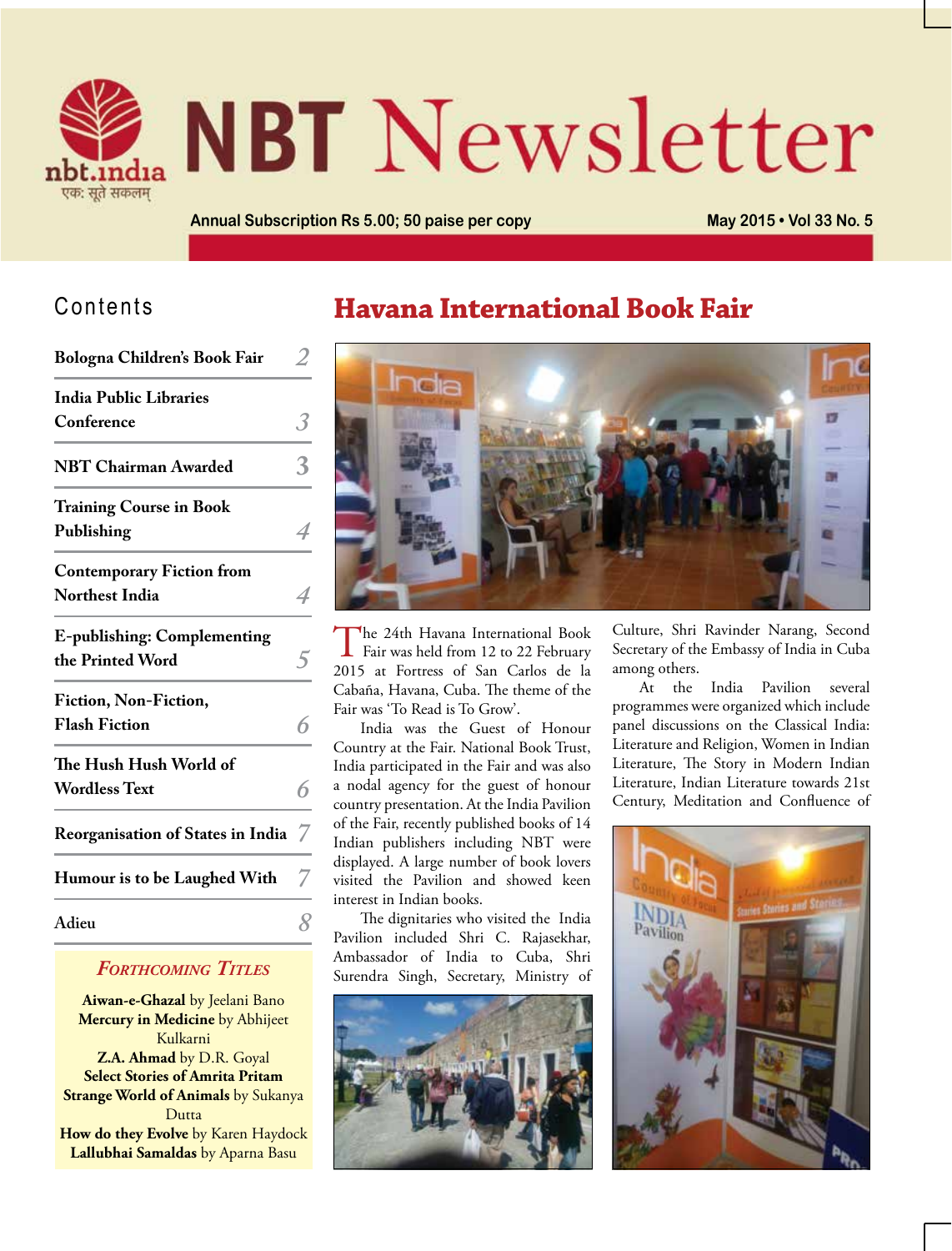Knowledge; presentations on yoga, Indian music, folkdance, culture etc, and book launches. The Film Festival, Handicrafts and Yoga Festival at the Pavilion also attracted a large number of visitors.

The Fair paid tribute to Prof. Olga Portuondo, historian and Leonardo Acosta, writer and researcher. The Fair also celebrated the birth and death anniversaries of the Carlos J Finlay, scientist, Raul Ferrer, poet and Cervantes, writer.



Over 199 exhibitors from 31 countries participated in the Fair. Several professional, academic and literary

programmes including symposiums, tributes, panel discussions, lectures, readings, book launch, awards etc aimed at fostering fruitful exchanges between writers, thinkers, cultural promoters, artists and the audience were organised. Besides, musical performances, art exhibitions and theatrical performances were also held.

Shri Tarun Davey, Asstt. Director, (Prod.), coordinated the Guest of Honour programme at the Fair.

# **Bologna Children's Book Fair**

One of the most prominent<br>
events for the promotion of children's content, Bologna Children's Book Fair was held at Bologna, Italy from 30 March to 2 April 2015. Over the last five decades, the Fair has become a vibrant forum for meaningful dialogue in the field of children's literature. In this edition, about 1200 exhibitors participated from 75 countries across the world.

Twenty publishers from India

including National Book Trust, India, Karadi Tales, Duckbill Books, Tulika Books, Pickle Yolk Books, BAP Educare participated in the Fair. National Book Trust, India stall exhibited about 130 select children's books brought out by 25 publishers from India including NBT.

The exhibit was complimented by an annotated catalogue of the books displayed, and the *Kathasagara* Catalogue brought out during the 2014 World Book Fair which focussed on children's literature. Besides, information material about the New Delhi World Book Fair and Financial Assistance Programme for translation were also distributed. These promotional materials generated interest



**BOLOGNA CHILDREN'S HOOK FAIR** :810

> among the visitors and participants about the Indian publishing industry, the New Delhi World Book Fair, NBT and its



various activities and book-related events in India.

> Croatia was the Guest of Honour Country at the Fair. Several book related activities were organized during the Fair including Astrid Lindgren Memorial Award and Lecture, BOP Bologna Prize, Illustrator's Exhibition, Bologna Ragazzi Awards, the Literary Agents

Centre, Children's Museum Award, Weekend Deigiovani Lettori, Media All Rights, Exhibition on Books & Seeds, Bologna Licensing Trade Fair, special exhibition on *Alice in Wonderland*, the Children's Laureates Summit, Translators' Café, New Opera Prima and focus on Guest of Honour Country.

Out of these activities, the predominant and traditional feature of the Book Fair which makes it stand apart from others was Illustrators' Exhibition.

The illustrators from across the world presented their works to the Book Fair

Authority and were critically assessed by a jury. This year, about 130 illustrations were on display.

Shri Manas Ranjan Mahapatra, Editor, NCCL represented NBT at the Bologna Children's Book Fair where he had meeting with participants of other countries including Mr Minn Woong Kih, Chairman, Nami Concour Award, Nami Island, Ms Hind Abdullah Lenaid, General Coordinator, Sharjah Children's Reading Festival and Dr Christina Raabe, Director, International Youth

Library, Munich.



**<sup>2</sup> NBT NEWSLETTER MAY 2015**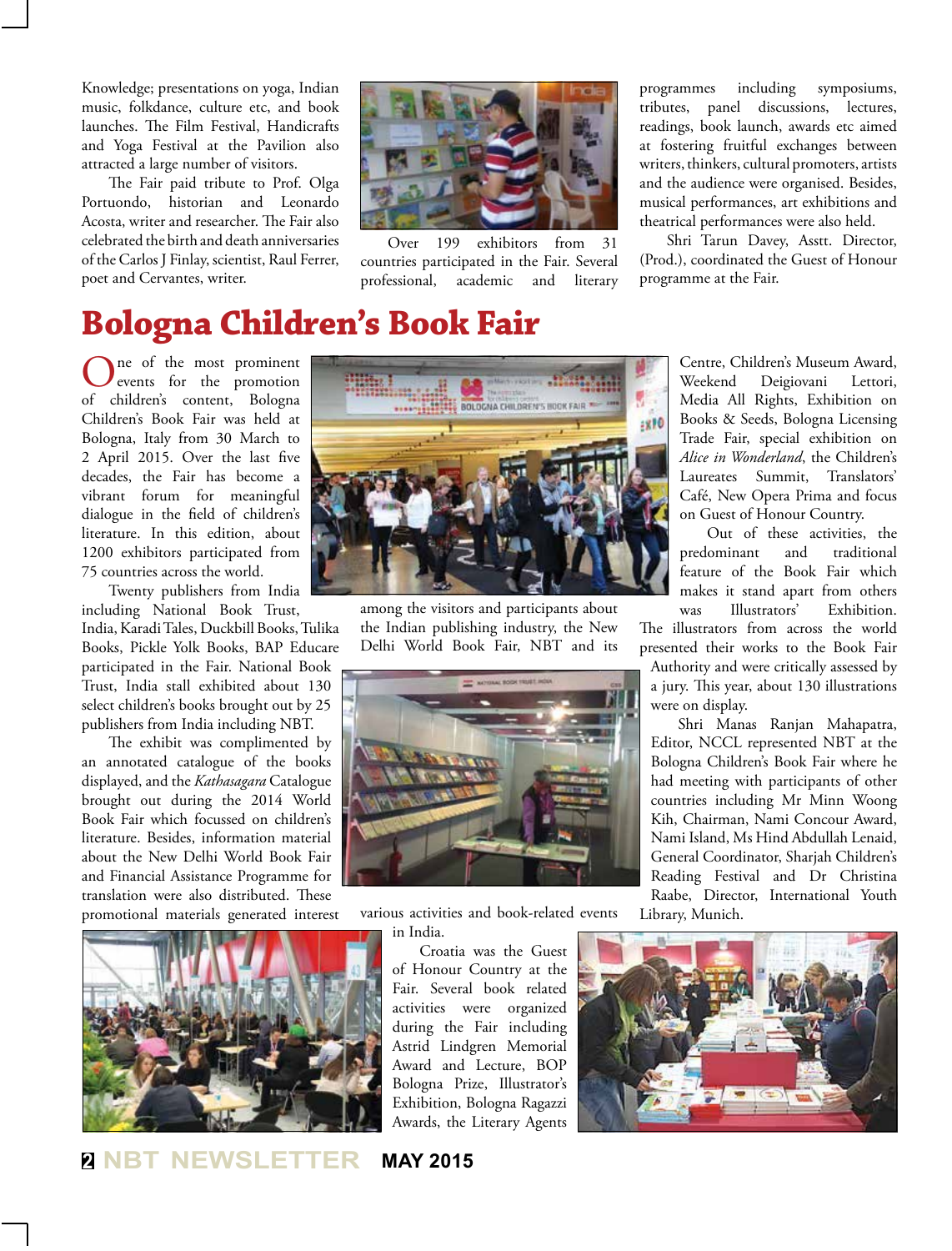#### **India Public Libraries Conference**

A major initiative to revive and<br>
Strengthen a system for ensuring a reading space for common Indians, India Public Libraries Conference 2015 (IPLC) was held at India International Centre, New Delhi from 17 to 19 March 2015. The theme of the conference was 'Transforming Public Libraries in India: Envisioning the Future'. National Book Trust, India was a thematic partner with Digital Empowerment Foundation (DEF) and Developing Library Network (DELNET) in organizing the conference.

Dr. Jitendra Singh, Hon'ble Minister of State, Prime Minister's Office inaugurated the conference. He talked about the importance of books and said, "Books are treasure forever."

Speaking on the occasion, Shri Baldeo Bhai Sharma, Chairman, NBT India appreciated the effort and gave an insight into the various activities undertaken by





NBT India. He informed the audience about NBT's efforts in publishing and promoting books in Indian languages for all segments of the society, various book fairs and mobile exhibitions organised by the Trust, and assured NBT's continued support to the initiatives for promotion of reading.

Shri Baldeo Bhai Sharma also chaired the session on the 'India Status Paper on Public Libraries' where he finalized and declared recommendations for the public libraries.

More than 400 participants from various parts of India and abroad including Australia, Denmark, Germany, Nepal, New Zealand, Thailand, United Kingdom and USA attended the conference. As a part of the conference, a few workshops for library professionals were also organized.

One of these workshops was held in the NCCL Library at the NBT headquarters.

Shri Manas Ranjan Mahapatra, Smt Mithlesh Anant and Mr. Aamir Jilani attended the Conference on behalf of the Trust. An exhibition-cum-sale of NBT publications was also organized on the occasion. The efforts of NCCL Library for promoting Children's Literature was appreciated in various presentations in this Conference.



#### **NBT Chairman Awarded**

Shri Baldeo Bhai Sharma, Chairman, National Book Trust, India, was awarded the Manikchandra Bajpai National Award for Journalism for the year 2014. The award was presented by Shri Shivraj Singh Chouhan, Chief Minister of Madhya Pradesh in a glittering ceremony on 19th April 2015 at the Chief Minister's residence, Bhopal.

Conferring the awards, Shri Chouhan said that journalism has given direction to history and peoples movements. Writings are the basic elements of revolution and over the years they have not only worked for the rebuilding of the country but also awakening the people about their rights. He was speaking in the Indian context when journalism played a major role following independence and in particular during emergency.

Further, healthy journalism is an important tool to reveal truth. Professionalism should not harm the mission of journalism. All positive things that happen in the society should also be given equal coverage, he added.

Shri Rajendra Shukla, Minister for Public Relations presided over the function.

Others who have won the award include Shri Shyam Khosla (2011), Shri Baban Prasad Mishra (2012) and Shri Rajendra Sharma (2013).

Senior media personality and thinker, Shri Baldeo Bhai Sharma, was the former Editor of the *National Duniya* and the national weekly *Panchjanya* . Besides he has served in various editorial capacities at *Dainik Swadesh*, *Dainik Bhaskar*, *Amar Ujala*  etc. He has



contributed numerous articles on issues of national and social importance to major magazines and newspapers. A noted figure on various Hindi news channels for his participation in socio-political discourse, Shri Sharma has also been associated with Akashwani through its numerous programmes for a long time.

**MAY 2015 NBT NEWSLETTER <sup>3</sup>**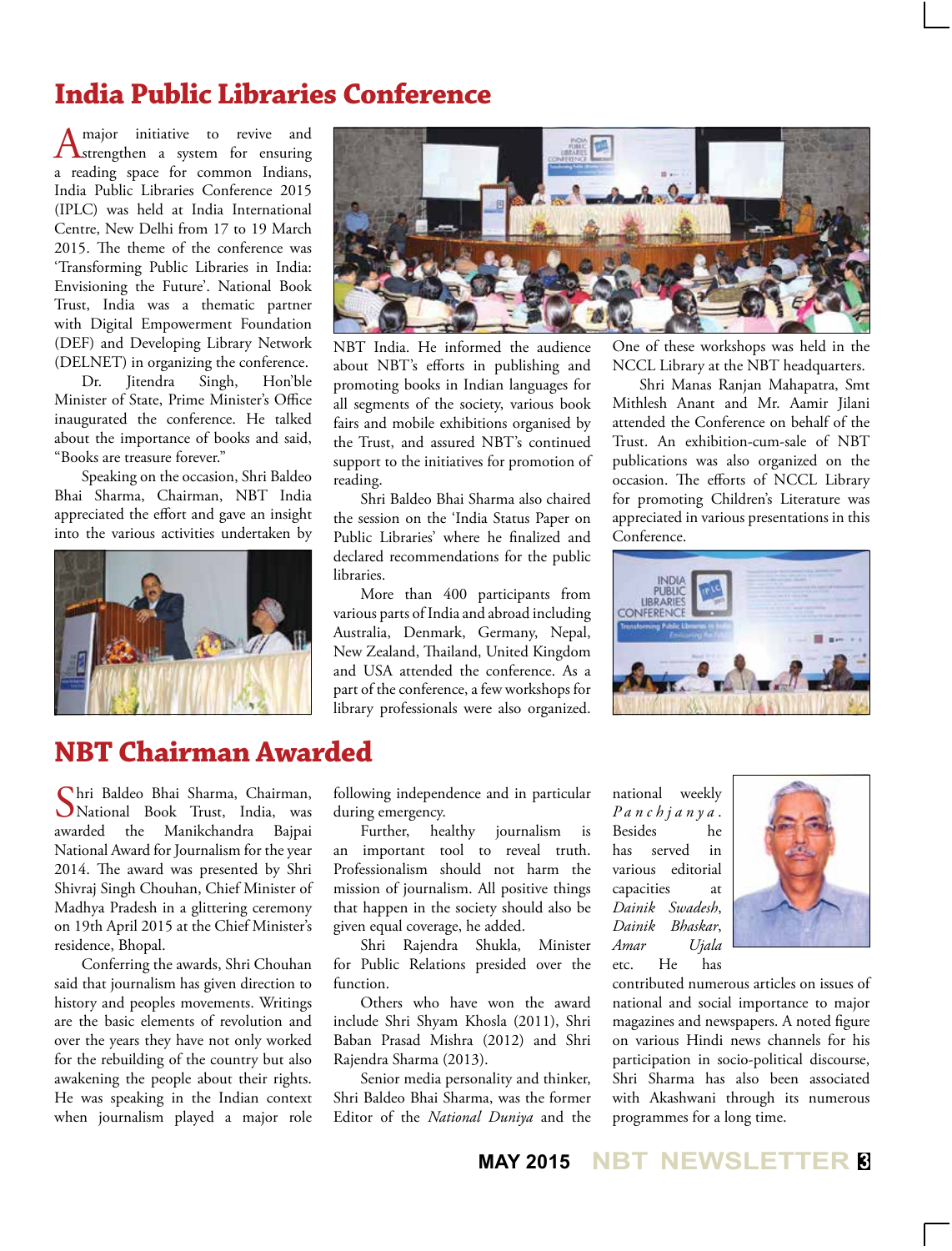#### **Training Course in Book Publishing**



**Tational Book Trust, India organized**<br>**A** Certificate Course in Book Certificate Course in Book Publishing at the Printing and Stationary Department, Government of Sikkim, Tadong, Gangtok from 23 to 31 March 2015.

While inaugurating the week-long programme, Shri P.W. Rinzing, Secretary, Printing and Stationary Department urged the participants to take advantage of the training programme to develop skills and become self reliant. Shri G.S. Lepcha, Director, Printing and Stationary Department was the Chief Guest on the occasion.

Over 30 participants from different parts of Sikkim attended the programme. During the programme, the experts gave insight into the various aspects of book publishing like editing, copyright, designing, production, sales and marketing. Besides strengthening the knowledge in different aspects of publishing, the course also helps the participants to take up publishing as a career.

The faculty included G.P. Lepcha, A.K. Sinha, Kalyan Bannerji, Sridhar Balan, Suresh Chand, Sharmila Abraham,

Lipika Bhushan among others.

Shri C.B. Karki, former minister was the Chief Guest at the valedictory function. He spoke on the evolution of printing in Sikkim and how the state currently boasts a number of newspapers. On this occasion, he also distributed certificates to the participants.

Shri Narender Kumar, Production Officer coordinated the event.



#### **Contemporary Fiction from Northeast India**

Northeast is always in focus for all the wrong reasons. Unsavoury news about state excesses, cessionist tendencies, ethnic clashes, questions of exile and identity. Even though these topics are unavoidable, stereotyping the region only on these issues is like missing the wood for the trees. A panel discussion on 'Beyond Conflict: Contemporary Fiction from Northeast India' was organised at the Theme Pavilion during the New Delhi World Book Fair. This panel focussed on the abiding values of mankind apart from the conflict. There are things beyond conflict.

Janice Pariat argued that it is quite impossible to separate literature from conflict. Literature itself is conflict. Looking back to older literature before 'the conflict' reveals that all stories may have conflict, stories of heroes braving dangers on the path to victory is also about overcoming conflict. There is a great danger she says, in a single story coming out of anywhere. It is a pity that only the story of conflict is coming out of the region.

Mitra Phukan brought to focus to the situation how conflict suddenly engulfed everybody in the region. Literature is a reflection of the society and therefore

the writers of the generation who witnessed the events cannot help but reflect it in their writings. Even though each writer brings to his narrative his or her

own unique perspective, but they are all united by the theme of conflict. The Naga insurgency, the Assam political situation and Manipur in the midst of AFSPA are all different stories of conflict. But the writings are not always about the conflict. The themes also look at other issues like crisis of values etc.

Amrit Jyoti Mahanta disagreed with the very notion of the misnomer 'Northeast'. In India, no two parts are similar so the clubbing together of these terms is 'conflict' in itself. The notion of Northeast is imposed from the outside of the region and hence it's a discomforting identity. He cited the example of the book Love in the Time of Insurgency, a very stereotypical notion of the Northeast, which is suggestive of violence, terror, blood, gore, suffering, sacrifice, bombs, bereavement. These keywords have to be included in any story or title about the



region for it to sell. It is necessary to go beyond stereotypes and explore various facets of life and move beyond it. For the Northeast to come out of its cocoon, it has to liberalize its mind. The immediate need is economic reforms, not political.

Nirmal Kanti Bhattacharjee, who moderated the disucssion, drew attention to the fact that the conflict of India's partition of Pakistan and Bangladesh has overwhelmed all other kinds of conflict in Indian literature. Questioning freedom and nationhood, the writers had to come out of the conflict hangover and write about the things that come about after that. It is time to put the conflict behind and write about other things too. However, it is undeniable that the most beautiful writing comes out in times of conflict because 'our sweetest songs are those that tell of saddest thoughts.' The role of writer is to build the society after conflict.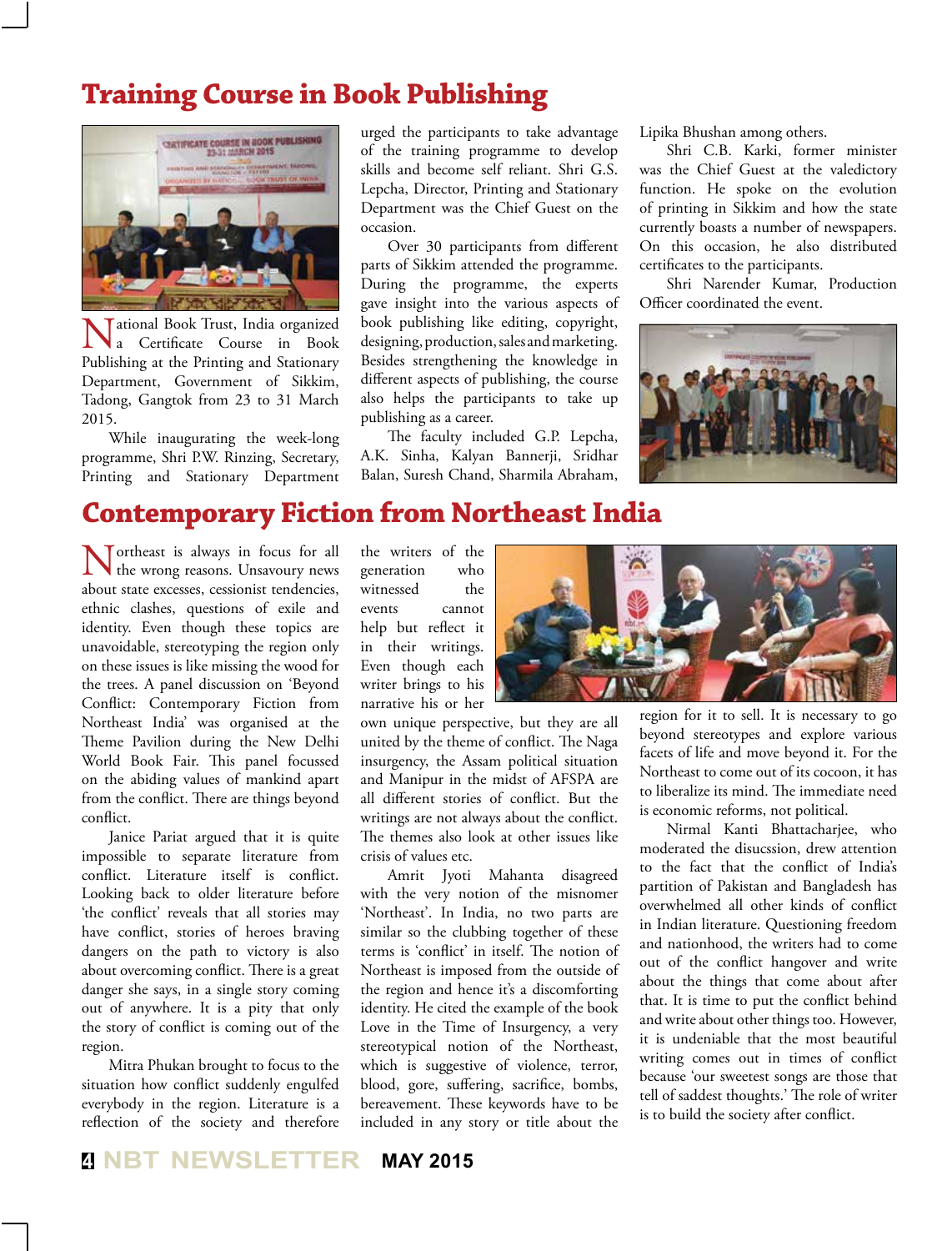### **E-publishing: Complementing the Printed Word**

 $E$ -publishing today is a fast growing<br>
segment of Indian publishing. The New Delhi World Book Fair showcased a large number of e-publishers. Talking to them, *Show Daily* (brought out during the World Book Fair) discovered that e-publishing will effectively complement the printed word. Here are some views from the industry.

In 2015, Asia will account for the second highest e-learning expenditures after North America which has till now shown a growth rate of around 10 per cent in this segment. In India, the e-learning market is growing at a rate of almost 20 per cent. Higher education e-learning is major market revenue generator in e-learning industry today. Right from playschools to universities, everybody is trying to compliment their traditional classroom training with some sort of e-learning courses as well. However, not all schools and colleges are open to this technology yet. Some have opted for hybrid learning which includes use of AV and laptops in classrooms with some online learning.

This has opened up new avenues for publishers who, in turn, are utilising the services of such pre-media service providers, instead of investing on their own in this field. "In fact, India has 80 percent of the global pre-media business as a country, which may amount to \$4 billion worth of business," said Vinay K Singh, Thomson Digital.

What makes India a preferred destination? What is the total expanse of this business and what are the opportunities and challenges in this segment?

"Growth in digital media has revolutionised the world and of course the publishing industry. Authors looking for publishers now have the option of self publishing. The publishing industry is experiencing a paradigm shift. The recent statistics related to digital books sale and purchase, e-readers, tablets and e-book lending, etc. reveal that there is a boom in the e-books domain. The rise in the sale of e-books is having a dramatic effect on the sale of print books," opined Nitasha Malhotra, Realty Pre-Media Service Pvt Ltd, Pune.



"E-book sales do not involve any overhead cost to the publishers/authors as compared to the print books which involve cost of printing, binding, storing and distribution. Another added advantage is the possibility to add interactivity in the digital version of the books and make reading more engaging for the readers. E-books run over variety of devices – tablets, mobiles, e-readers, etc. Tablet devices have played a vital role in interactive children e-books," shared Nitasha.

Many publishers are struggling with adopting new processes that fit with their existing processes and deliverables. "Content is now available in many different formats, depending on publisher uptake of new technologies. Customers are confused about why they can't get the content they want in all the ways they want it. The publishing industry is at an inflection point and most publishers seem to be looking to the market to make a strong direct statement about the direction they should take with their products and processes instead of taking the lead," told Ameet Chauhaan, vPrompt eServices.

The publishers were initially reluctant as they were not sure of two things: Whether e-books will sell? And whether the e-books will be secure and free from piracy? But now the situation has changed. "Publishers do not want to stay away from this revolution and reap the benefits of earning more revenue at low added cost. Also readers now are more interested in digital formats as the penetration of devices has increased considerably," added Nitasha.

"There are major disparities in how publishers are dealing with recent technology changes. Many are experimenting with new models and

deliverables on a limited basis, while others are adopting a 'wait and see' approach and not changing much at all. In the meantime, new companies are stepping in to fill the gap between existing publishing processes and outputs with products that are born-digital," shared Ajay Srivastava, managing director, vPrompt eServices.

E-learning as an industry is in the midst of massive growth. With the cost of implementing e-learning tools falling and increase in demand for such courses, more and more schools, colleges, universities have added online courses and distance learning to their programmes. e-learning has led to development of classes without boundaries and walls. The students are benefited as the cost of such programmes is considerably low. Publishers have also taken advantage of this new trend and are getting their education content adapted/ developed to suit this trend.

Just converting to e-book and uploading it to stores online may not lead to its sales and popularity. Social media is an effective tool for marketing and to reach out the masses.

The content services industry is very competitive, with numerous new companies coming into the space. "Availability of free conversion tool and lack of awareness are the two key challenges. Many publishers believe that the freely available tools should work equally for them in converting their books to e-book formats without any error. We have to educate the publishers about the shortcoming of such tools as they do not produce professional e-book formats and the styling of the book is often messed up. The e-books so produced are rejected by Apple and other platforms due to invalid characters," told Nitasha.

The e-book market is still in its infancy stage in India and may have some teething problems like low e-reader adoption. low internet penetration rate and e-commerce transactions, etc. Yet, with a huge population, a literacy rate of 75 per cent and growing and a steady growth of infrastructure, domestic market of India is definitely going to be a huge digital publishing market.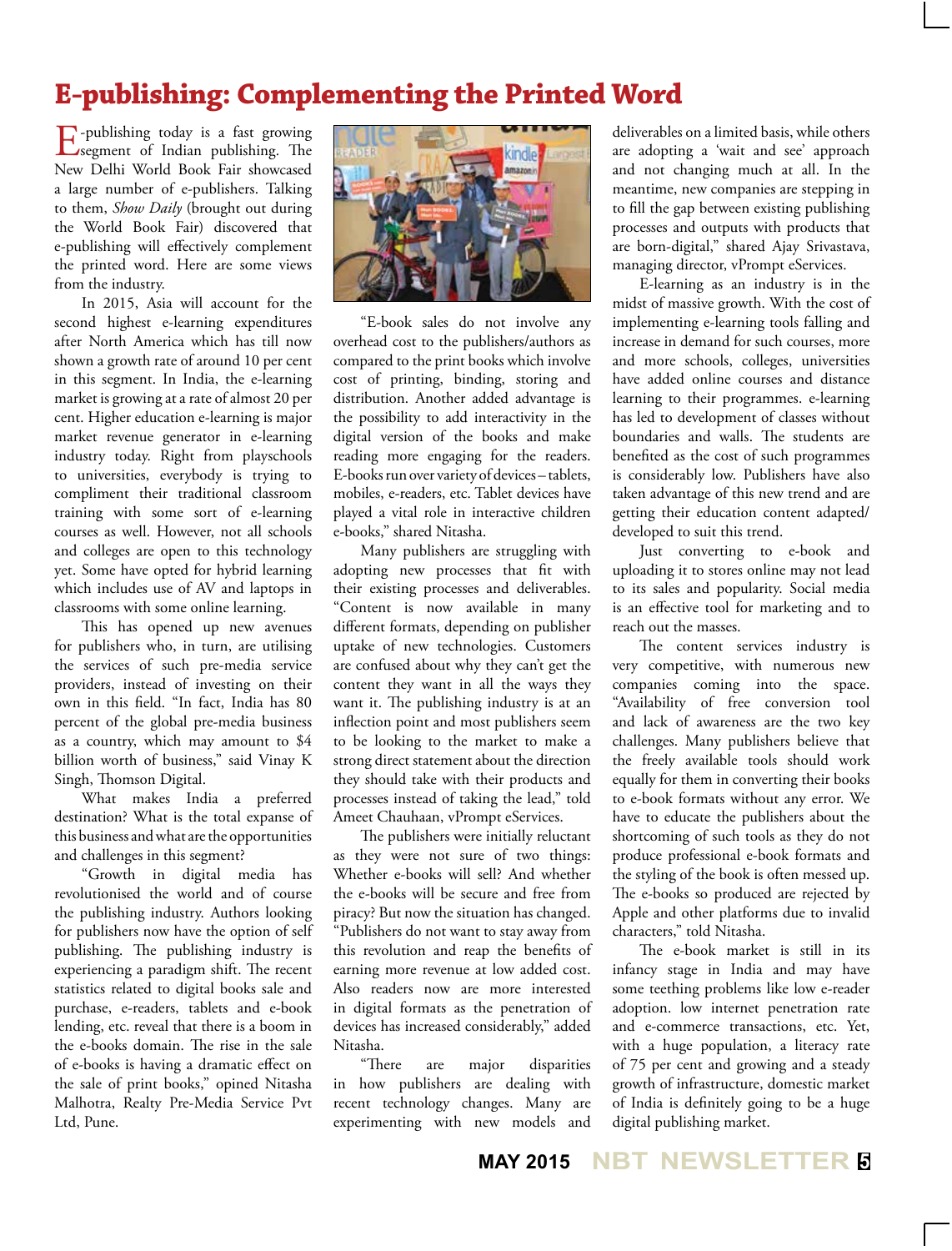#### **Fiction, Non-fiction, Flash Fiction**

A session on 'Non-Fiction<br>Writing: Outlooks in Asia'<br>Alberta Linds of Clares with Isa Kamari and Josephine Chia was held at the Singapore Pavilion during the New Delhi World Book Fair. The session deliberated on the memoirs to historical productions and cultural essays and delved into the outlook for non-fiction writing in the coming years, both for readers and writers.

Josephine Chia's National Literature Prize winner book is based on her life in the village

Kampong Spirit, but is a creative nonfiction book. Her other recent book *The Frog Under the Coconut Shell* features her passage from the young age of 4 till the age of 14. The book is a devotion to her mother who she cherished very dearly, as it was fairly impossible for girls to study during the 1950s mainly because of poverty. Besides, Chia's mother had Alzheimer's and the book traces her life before and after the disease struck her.

Isa Kamari's *One Earth*, displayed at the Fair, is based on the separation of Singapore from Malaysia. Both authors exchanged ideas about how to maintain a balance between historical facts and the unofficial version which coincidentally is in one's memory and strike the right chord while writing a creative non-fiction.

A captivating session on 'Flash Fiction & Short Stories: The Singapore



Experience' with Chow Teck Seng and Rama Kinnabaran was organised at the Events Corner of the Foreign Pavilion.

Chow Teck Seng talked about Flash Fiction which is an emerging genre, and how the writer has to take care of various aspects like how to encompass everything in a short paragraph. The short story is not the summary of a story but it's a story in itself. He gave examples of several Flash Fiction stories. One of the stories was a one line story about a queen bee and worker bees. The queen bee in the story becomes an allegory for feminism. Chow Teck Seng also spoke about his own poem named How are you? This poem depicts love, the complexity of relationships and psychology of the human mind. He expressed dissatisfaction with the fact that fiction nowadays has become more entertaining rather than being insightful.

While, Rama Kannabiran spoke about the inception of Tamil Writer's Association in mid 70s. It had, at that time, 110 Singapore writers. The Tamil Flash Fiction is also known as Dwarf Stories and their trademark is that the stories are humorous and have unexpected endings. He highlighted that the Singapore Tamil Writer's Association selects best three stories each month and the winners get cash prizes. The National Art Council of Singapore also

supports in conducting annual short story competitions for adults, school children and university students, and the winner. Rama Kannabiran said that Singapore Literature is composed of four languages-Chinese, Malay, Indian Tamilian and English. Singapore is a multi-lingual country with diverse culture which produces distinct literature. He concluded on a note that the characters in his stories are Malay and Chinese who interact with Indian characters and use ethnic words.

When asked about the importance of Short Stories and Flash Fiction as techniques in developing Singapore literature, the authors responded that earlier writers were concerned on passing the massage through their writings and not concerned about techniques. However, this scenario has changed and more writers are experimenting with new techniques.

#### **The Hush Hush World of Wordless Text**

Life in Five Seconds : Over 200 stories For Those With No Time To Waste is an innovative idea of a book conceived by Matteo Civaschi and Gimmarco Milesi. This book narrates the 20 century history in an ingenious style that uses pictograms. The picto-narrative includes major events like world wars, holocaust, major inventions and cultural icons. There are sections on Adolf Hitler, Cuban Missile Crisis, Pulp Fiction, Harry Potter, Buddha, Mahatma Gandhi, Mother Teresa and even global warming. Winner of the Cannes Lions Bronze Award for design in



2013, 'Life in Five Seconds' is a witty and provocative book that sheds excessive and useful details for those whose attention span is short and are jet fuelled by five second celebrity status.

At Taschen stall housed at the Foreign

Pavilion at the New Delhi World Book Fair, one could see a small red book written by Yang Lui, through pictograms and titled Man Meets Woman. The book presents a visual documentary on the subject of communication between men and women. Beautifully produced the book wordlessly tells you this story.

For a generation that increasingly uses emoticons, that come in all possible nuances of expression, and says much more than words, these books could be the future. But at book launches, readings could become more dramatic!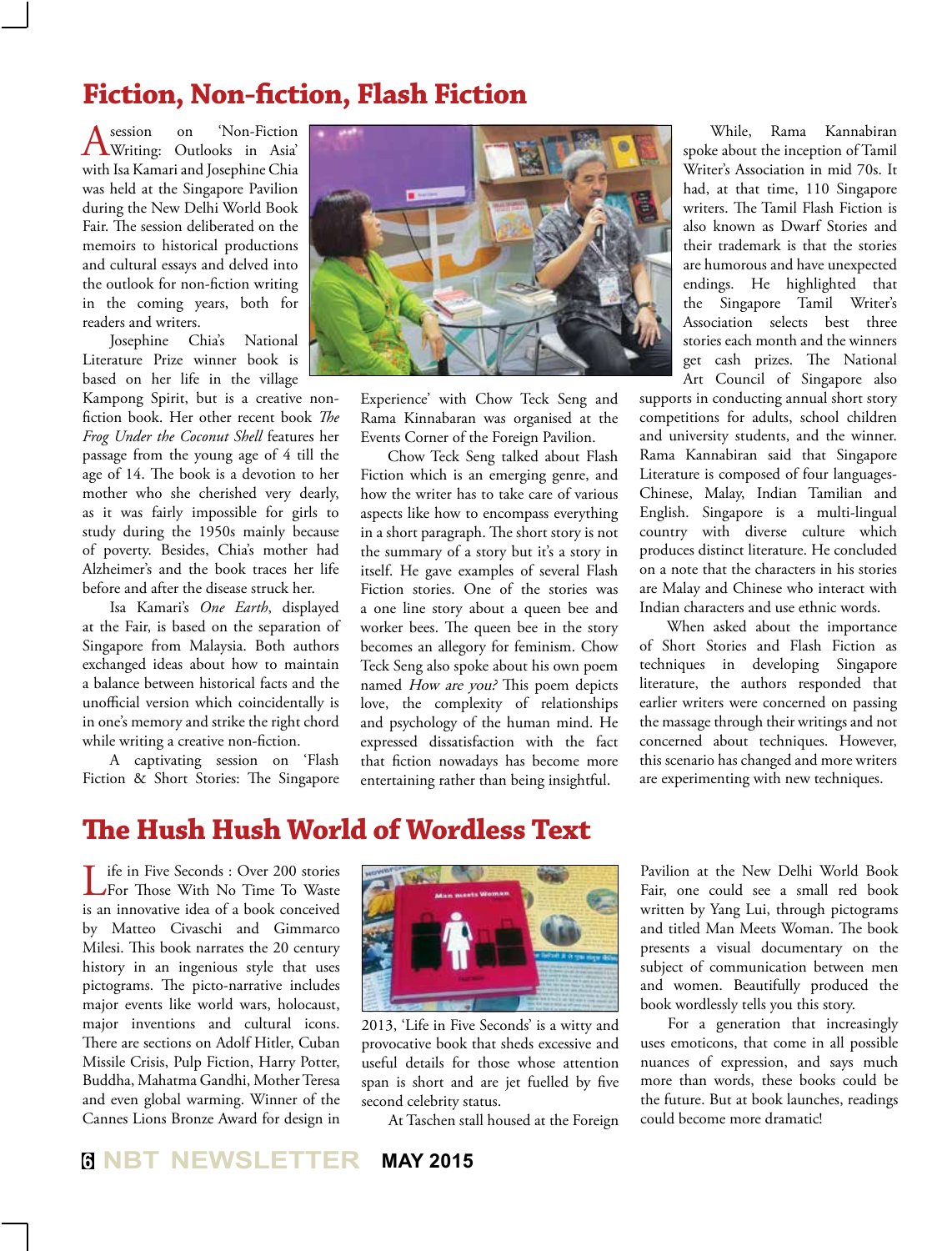#### **Reorganisation of States in India**

ver sixty years ago, following the formation of Andhra Pradesh in 1953, demands for the creation of new states soon came up. Powerful regional sentiments unleashed such political fury that they forced Jawaharlal Nehru's government to set up the States Reorganisation Commission (SRC) to investigate these demands and to formulate principles upon which new states could be created. Saiyid Fazl Ali, Hriday Nath Kunzru and K.M. Panikkar, three eminent public figures much respected for their integrity, experience and impartiality, made up this high-powered Commission, whose recommendations reconfigured India's political boundaries and launched India on its momentous journey as a vernacular democracy.

Sixty years on, the principles which provided the building-blocks for India's federalism, seem to have become unstable. The search for newer principles has become pressing, with campaigns underway throughout India for almost a dozen new states. It is in this context that the



**Reorganisation of States in India: Text and Context** Report of the States Reorganisation Commission (1955) Introduced by: Gyanesh Kudaisya 978-81-237-7195-3; Rs 285

SRC Report of 1955 becomes a valuable text. The Report left tangible legacies

in the reconstruction of India's political boundaries. Its efforts led to certain principles being adopted for creating new states as well as ideas of co-operative federalism. More than its concrete recommendations, the Commission's ideas and method of working and the manner in which its recommendations were dealt with by Nehru's government may have important insights for all those interested in the history of contemporary India and the political challenges it faces in our times.

Compellingly relevant, the Report has been published by NBT India for a wider readership.

Gyanesh Kudaisya is Associate Professor in the South Asian Studies Programme at the National University of Singapore. He has co-authored *The Aftermath of Partition in South Asia*  (2000), authored *Region, Nation, Heartland: Uttar Pradesh in India's Body Politic* (2006) and co-edited *Partition and Post-Colonial South Asia, A Reader* (2008, in 3 volumes).

#### **Humour is to be Laughed With!**



Prof. Thapa is inspired by the people around him and the events that take place in everyday life. This gives him the freedom to cover a variety of themes in his cartoons. From sports, politics, marriage, social conventions, family and children, environment, entertainment and the influx of social media in each and every aspect of people's lives these days, his cartoons portray a wide array of chucklesome takes on the above facets of life.

Interacting with the audience at

the Theme Pavilion during the New Delhi World Book Fair, Prof. Thapa started off in his usual subtle and witty style by remarking that the audience consisted of 'small, large and extra large' people. The conversation was a visual journey with narratives from the artist which left the audience in peals of laughter.

Marriage he says is one of his biggest inspirations for humour. Many a time, his cartoons have appeared in media without due credit to him, but he uses features typical of Northeastern people in his cartoons so that anywhere they appear, it can be identified from where it comes from. The ice can often get thin for a cartoonist when he chooses to portray certain topics; however he tries his best to not offend anybody. Humour, he says, is to be laughed with, not laughed at!

Prof. Pankaj Thapa is Head of the Department of English, Sikkim Government College. Besides, he is a passionate cartoonist and his cartoon strip, Quick Quips, is a well loved and popular part of the *Sikkim Express*. His cartoon on a family having i-pads and i-phones has been going viral on social media like Facebook since long.